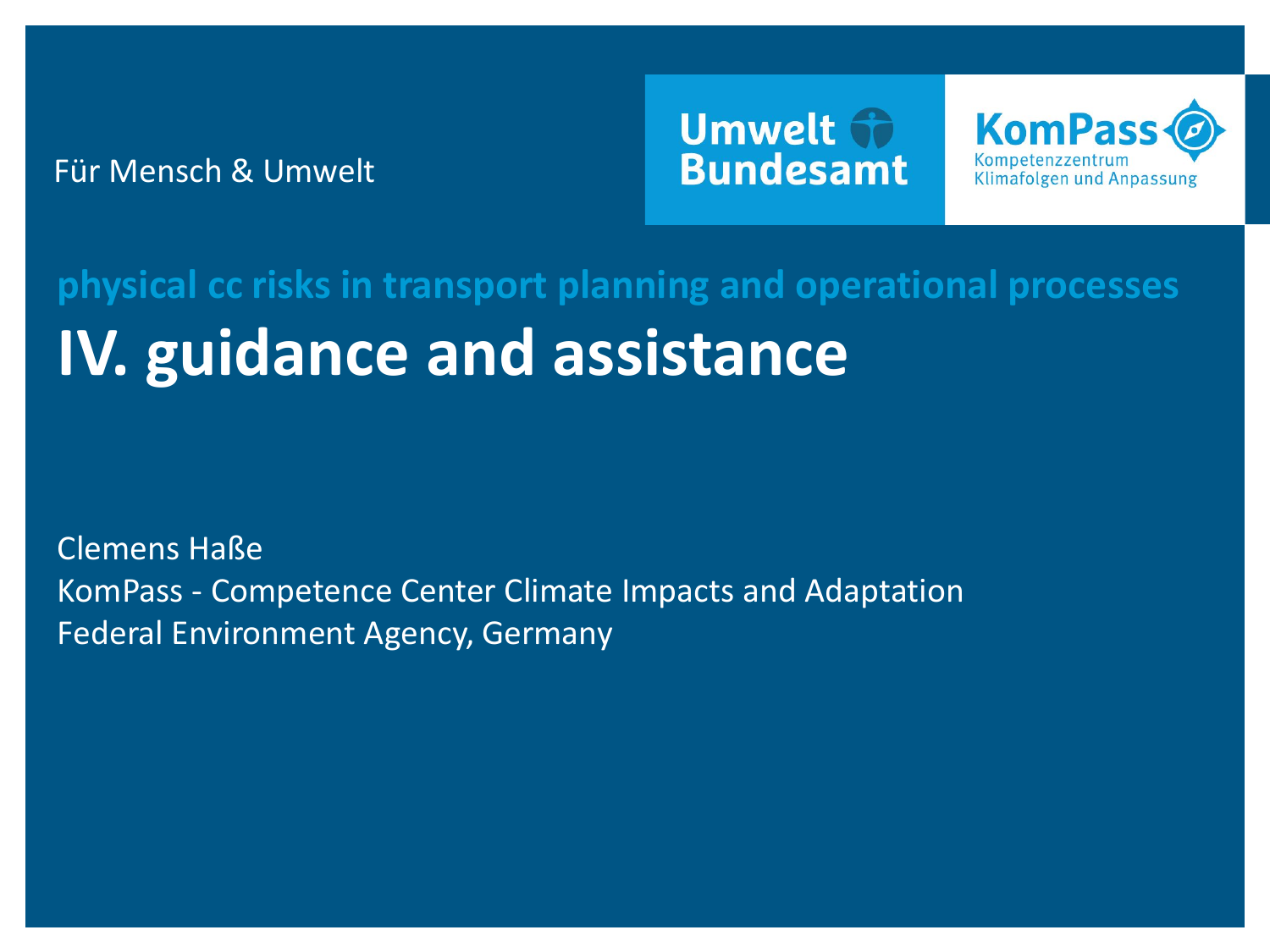## *IV. guidance and adaptation*

*Steps in climate change adaptation*

- 1. Preparing the ground for adaptation
- 2. Assessing climate change risks and vulnerabilities
- 3. Identifying adaptation options
- 4. Assessing adaptation options
- 5. Implementing adaptation
- 6. Monitoring and Evaluating Adaptation

*(based on EU Climate Adapt, similar in ISO 14090)*



The Adaptation Support Tool - Getting started

1. Preparing the ground for adaptation

- > 1.1 Obtaining high-level political support for adaptation
- > 1.2 Setting up the process in a structured way

> 1.3 Estimating human and financial resources needed and identifying potential sources of longterm funding

- » 1.4 Collecting information
- > 1.5 Communicating adaptation and raising awareness
- > 1.6 Preparing the ground for adaptation: Selfcheck

2. Assessing climate change risks and vulnerabilities

3. Identifying adaptation options

4. Assessing adaptation options

5. Implementing Adaptation

6. Monitoring and Evaluating Adaptation

Source: https://climate[adapt.eea.europa.eu/knowledge/tools/adaptatio](https://climate-adapt.eea.europa.eu/knowledge/tools/adaptation-support-tool) n-support-tool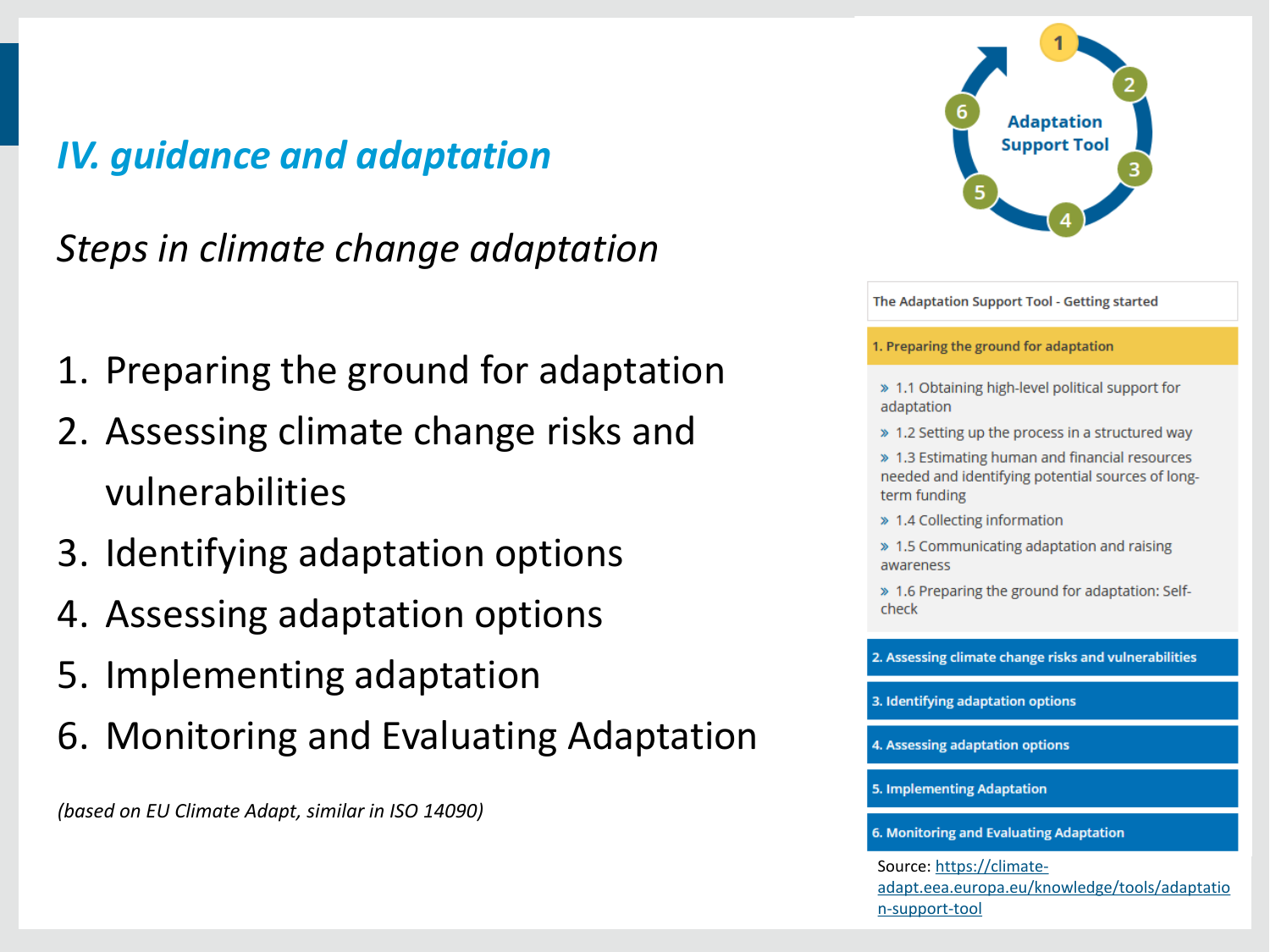## **Example: national authority**

#### **Handbook on climate proofing**

#### **Federal Waterways and Shipping Administration (WSV)**

- Methodology of climate impact assessment
- **transferred to the operational level of federal** administration
- Guidance & Workflow
- (work in progress)





**Network of Experts BMVI** Knowledge Ability Action

CC not to

considered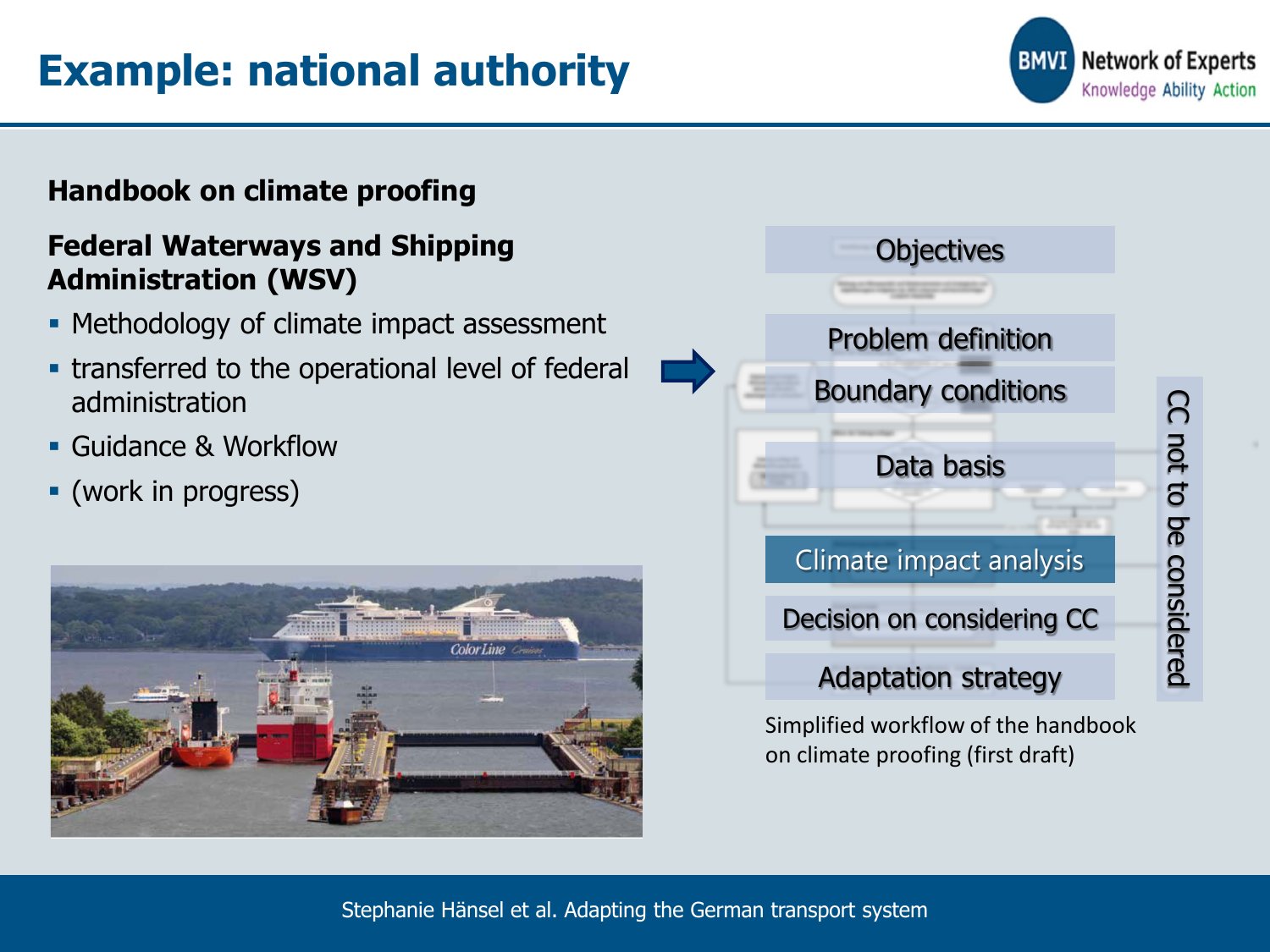### **Example logistic business: Paneuropa-Rösch**

Climate adaptation strategies for sustainable and future-oriented logistics

Branches: Germany (Vechta, Bremen, Hamburg, Cologne) Italy (Verona) Poland (Poznań )

Targeted preparation for climate-related extreme weather events to avoid future bottlenecks and breakdowns:

- Box bodies,
- refrigerated trailers
- fallback routes

Internal financing, e.g. EUR 3 million for refrigerated trailers



Source:<https://www.umweltbundesamt.de/publikationen/handbuch-zur-guten-praxis-der-anpassung-an-den>